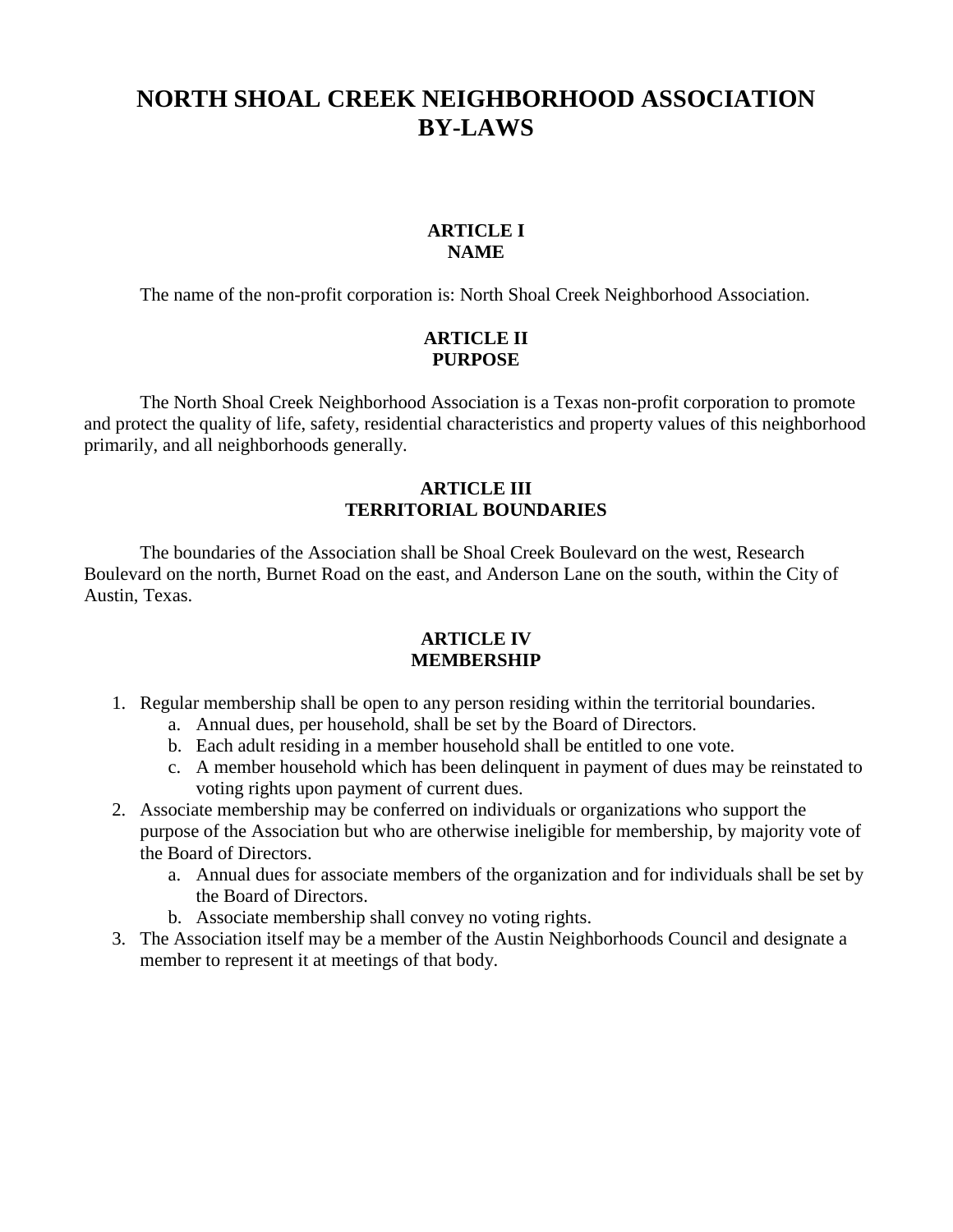# **ARTICLE V OFFICERS**

There shall be four officers of the Association. These shall be a President, Vice President, Secretary and a Treasurer.

- 1. The duties of the officers, in addition to those prescribed by parliamentary authority, shall include the following provisions:
	- a. The President shall be the principle representative for the Association at public functions or appoint other representatives as necessary. The President shall be an ex-offico member of all committees except the By-Laws Committee.
	- b. The Vice President shall coordinate the functions of the various standing and issues committees and preside in the absence of the President.
	- c. The Secretary shall record and disseminate information concerning the Association.
	- d. The Treasurer shall collect, disburse, and safely keep all Association monies, shall maintain a membership roster of voting households, and make periodic reports to the Board of Directors and the general membership.
- 2. The officers shall be elected by the general membership at the annual meeting.
- 3. The officers shall take office at the close of the meeting at which they are elected. The term shall extend for one year until the next election meeting or until their successors are elected.
- 4. Vacancies
	- a. If a vacancy should occur in the office of President, the Vice President shall serve for the remainder of the unexpired term.
	- b. Vacancies occurring in the other officers, or in other Board of Directors positions shall be filled by the Board of Directors, which shall name a person to complete unexpired terms.
- 5. Election to an office shall be by ballot if there is more than one candidate for the office.

## **ARTICLE VI MEETINGS**

- 1. General membership meetings shall be convened as determined by the Board of Directors, but no fewer than one time a year.
- 2. The January annual meeting shall include the election of members of the Board of Directors and annual reports by Standing Committees to the membership.
- 3. Notice of special or general meetings shall be made to the membership no less than one week in advance of the meeting.
- 4. A quorum shall consist of fifteen voting members.
- 5. A special meeting of the general membership must be called upon receipt by the Board of Directors of a petition requesting and stating the reason for such meeting and bearing the signatures of no fewer than twenty-five members of the Association. Only business specified in the call may be transacted. The meeting shall be called within thirty days unless a scheduled regular general meeting shall be considered at the general meeting.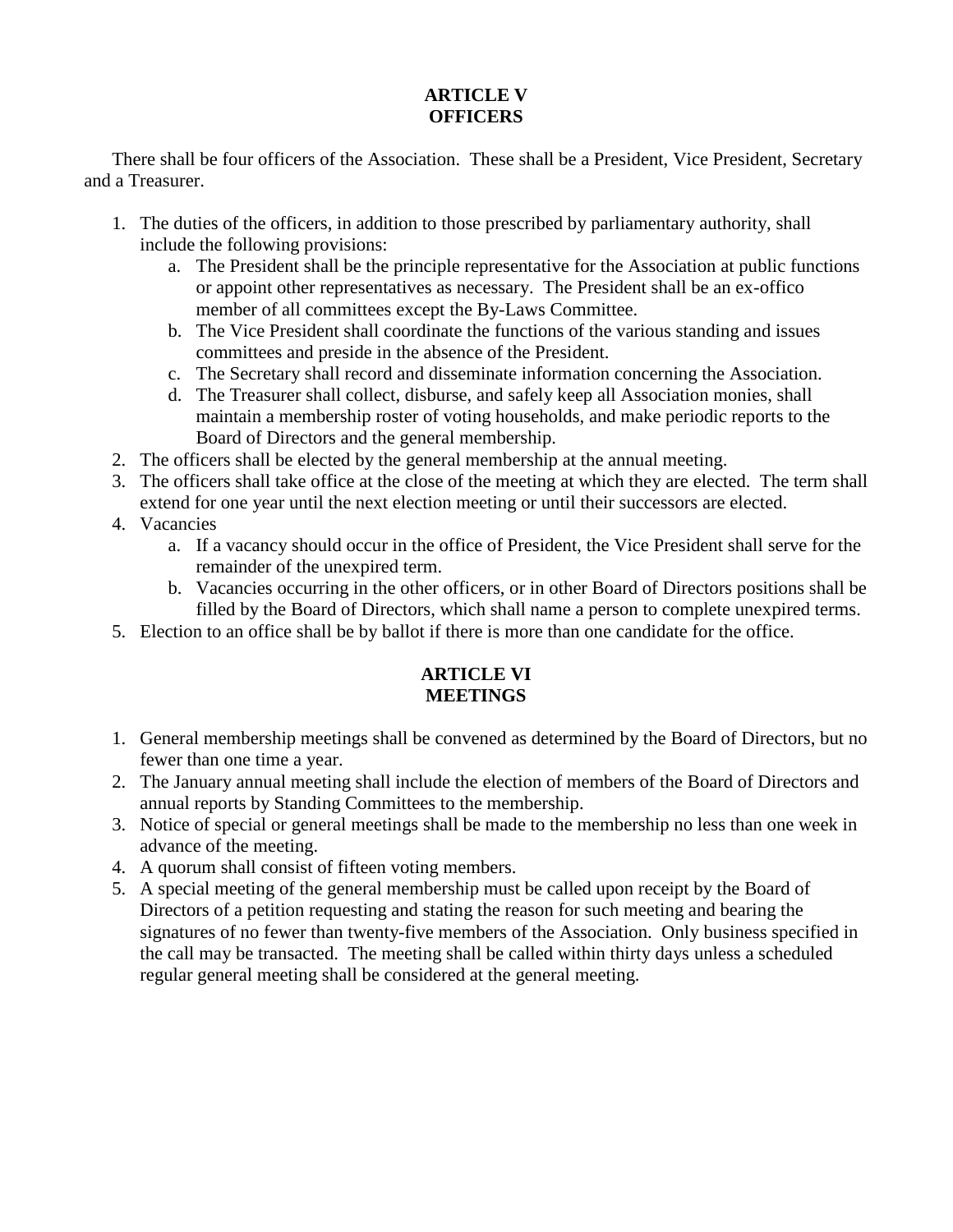# **ARTICLE VII BOARD OF DIRECTORS**

The management of the Association is vested in the Board of Directors

- 1. The Board of Directors shall consist of eleven (11) members including four (4) officers, provided that the number may be increased or decreased from time to time by an amendment to these By-Laws, but no decrease shall have the effect of shortening the term of any incumbent director. The number of members of the Board of Directors shall not be decreased to less than four members.
- 2. Elections
	- a. Board of Directors members shall be elected for on-year terms at the annual meeting in January, from names submitted by the Nominating Committee which shall propose at least one candidate for each of the positions. Nominations from the floor shall also be in order, provided the nominee shall first have agreed to serve if elected.
	- b. Election shall be by ballot if there is more than one candidate for a position.
- 3. Members of the Board of Directors shall take office at the close of the meeting at which they are elected and shall serve until the close of the next annual meeting or until their successors are elected.
- 4. The Board of Directors shall meet at such time as called by the President or by any four of its members. There shall be at least five days' notice of any meeting.
- 5. A majority of the number of directors then in office shall constitute a quorum for the transaction of business at any meeting of the Board of Directors.
- 6. The Board of Directors may designate a member of the organization to represent the Association at meetings of the Austin Neighborhood Council.
- 7. The Board of Directors shall be empowered to conduct the business of the Association between membership meetings. It shall make recommendations for action and policy to the general membership. In case of necessity, it shall be empowered to determine policy positions by a twothirds vote, but such policy shall be in the name of the North Shoal Creek Neighborhood Association Board of Directors.
- 8. Expenditures of twenty-five dollars (\$25.00) or more shall be approved by the Board of Directors. Expenditures less than twenty-five dollars (\$25.00) shall be approved by the Treasurer. The following regular business expenses are excepted from the limit: newsletter, membership meetings, and copy costs.
- 9. In addition to the regular members of the Board of Directors, the chairpersons of a special issues committees, as determined by the Board of Directors. The chairpersons of the special issues committee may not be counted in determining a quorum of the Board of Directors.
- 10. A Board of Directors member with three consecutive unexcused absences in a term shall be removed from the Board of Directors. Members are vested with the responsibility for preserving and enhancing the good name and reputation of the Association and for achieving the purpose stated in Article II. Members may be removed for unbecoming conduct by a two-thirds vote of the entire Board of Directors.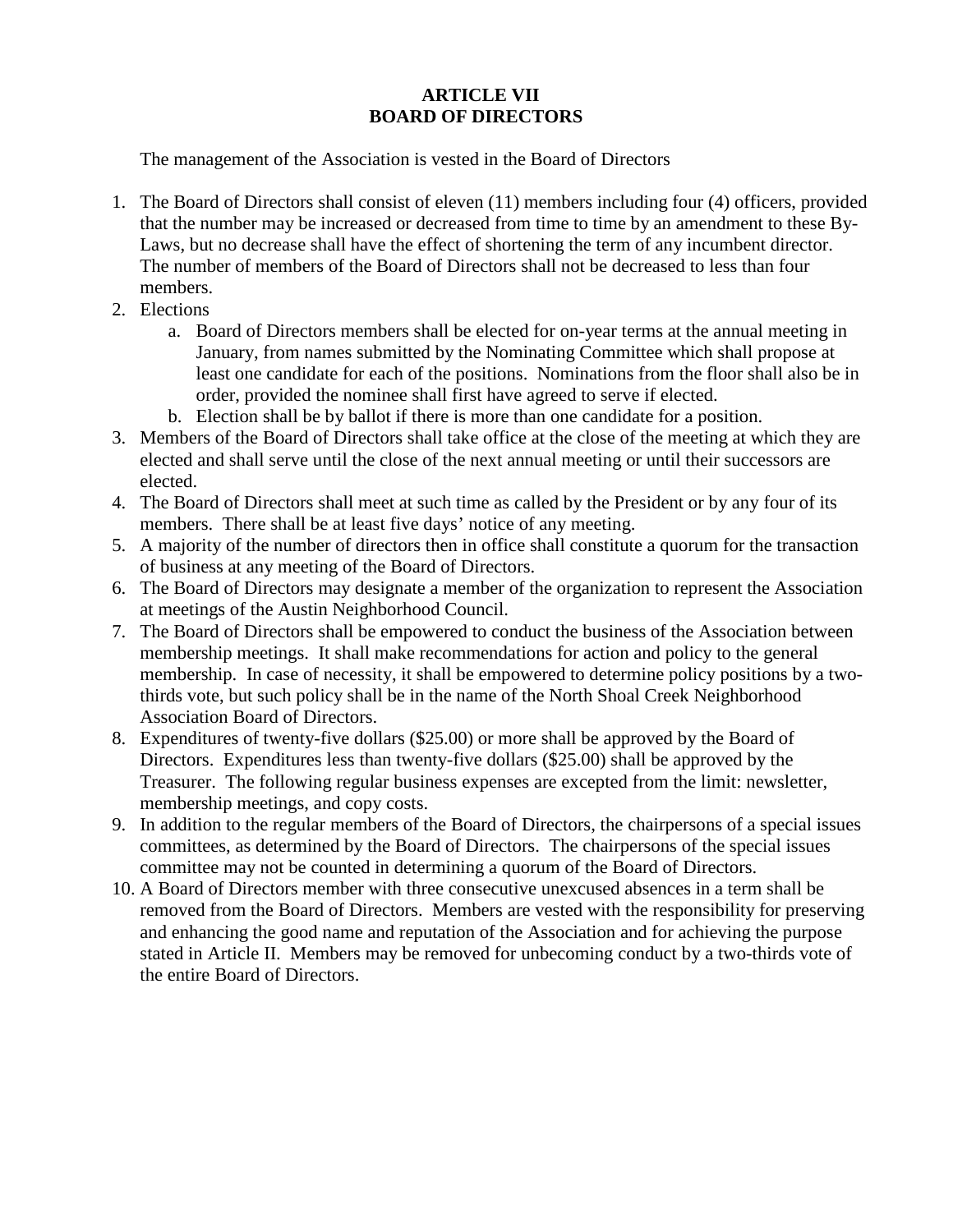#### **ARTICLE VIII COMMITTEES**

There shall be three classes of committees within the Association: standing committees, special issues committees, and special committees.

- 1. Members of the Standing Committee shall be elected by the Board of Directors from the general membership. Except where otherwise provided in these By-Laws, the President shall appoint the committee chairpersons. The standing committees shall be:
	- a. A Membership Committee, which shall organize and implement membership drives for the Association.
	- b. A Media Committee, which may prepare and reproduce a newsletter at the direction of the Board of Directors for distribution as determined by the Board of Directors. The Committee may develop and maintain a distribution system for the newsletter or other necessary neighborhood information, based on low-cost or volunteer labor, or bulk-mail service. The President shall have final approval of the Newsletter. The Chairman of this committee must be a member of the Board of Directors and liaison between the Association and the media.
	- c. A By-Laws Committee shall make recommendations, as necessary, to the Board of Directors for changes to the By-Laws.
	- d. Additional Standing Committees may be formed upon recommendation of the Board of Directors and approval by the general members.
- 2. Special issues committees may be formed by the Board of Directors to address issues of concern to Association members and area residents. Chairpersons of the committees shall be appointed by the President. Such committees shall be dissolved upon completion of their respective tasks, or after one year whichever comes first. They may be reinstated by majority vote of the Board of Directors, which shall periodically review the need for each such committee.
- 3. Special committees:
	- a. Special Committees may be formed as necessary by the Board of Directors or by motion from the floor at a general membership meeting.
	- b. A Special five member Nominating Committee shall be appointed by the President no less than 30 days prior to the annual meeting. It shall attempt to balance membership of the Board of Directors with respect to geographic residence, age, sec, occupation, and area of expertise, choosing from among persons who have demonstrated interest in the goals of the Association.

## **ARTICLE IX POLITICAL ACTIVITES**

Neither the Association nor any member purporting to speak for the Association shall endorse any candidate for public office or any political party. Membership rosters of the Association shall not be used for political, commercial, or other activity not directly related to the Association.

## **ARTICLE X POLICY DETERMINATION**

Policy positions for the Association shall be determined by a simple majority vote of the members present and voting at a meeting of the general membership or, in the case of necessity, between membership meetings, by a two-thirds vote of the Board of Directors. Misrepresentation of Association Policy by a Board of Directors member shall be considered unbecoming conduct.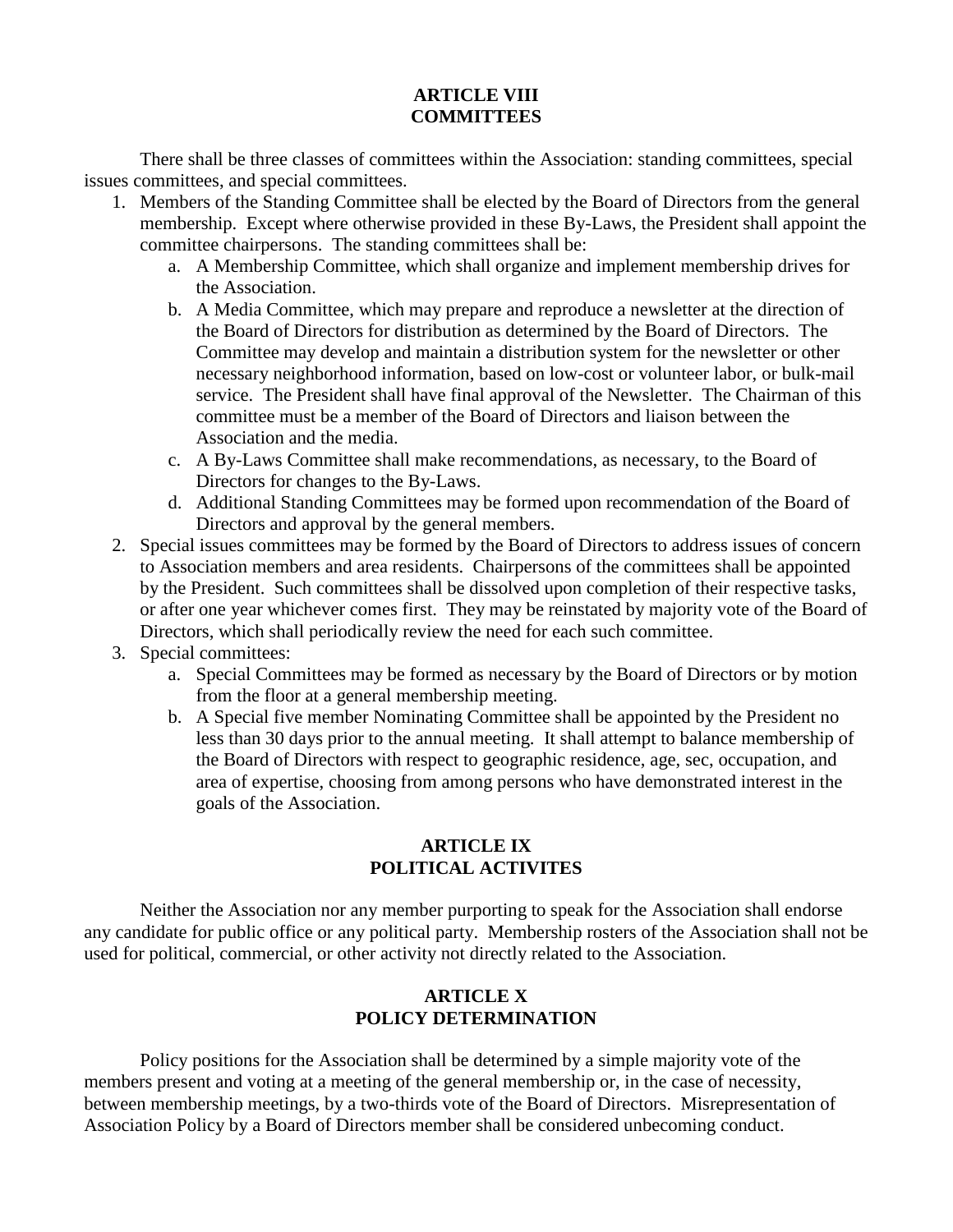#### **ARTICLE XI NONPROFIT OPERATION**

This Association is organized and shall be operated on a nonprofit basis. The Association's net earnings shall be devoted only to charitable, educational, or recreational purposes that are within the stated purposes for this Association. No part of the Association's net earnings may benefit any private shareholder or individual.

#### **ARTICLE XII PARLIAMENTARY AUTHORITY**

Rules contained in the current edition of Robert's Rules of Order Newly Revised shall govern the Association in all cases to which they are applicable and in which they are not inconsistent with the By-Laws and any special rules of order the Association may adopt.

#### **ARTICLE XIII AMMENDMENT**

These By-Laws may be amended by a two-thirds vote at any meeting of the general membership provided that notice has been given in writing to all members at least one week in advance or by announcement at the preceding general membership meeting.

#### **ARTICLE XIV INDEMNIFICATION**

The amount of the indemnification for each person who acts as a director or officer of the Association shall be as follows: **no indemnification shall be paid.**

#### **ARTICLE XV DISSOLUTION**

Upon the dissolution of the North Shoal Creek Neighborhood Association, no member, officer, or member of the Board of Directors shall have any right nor shall receive any assets of the Association. In the event of dissolution, the Association's assets, after payment of debts, shall be distributed in the manner set forth in Article XII (Dissolution) of the Articles of Incorporation for this Association.